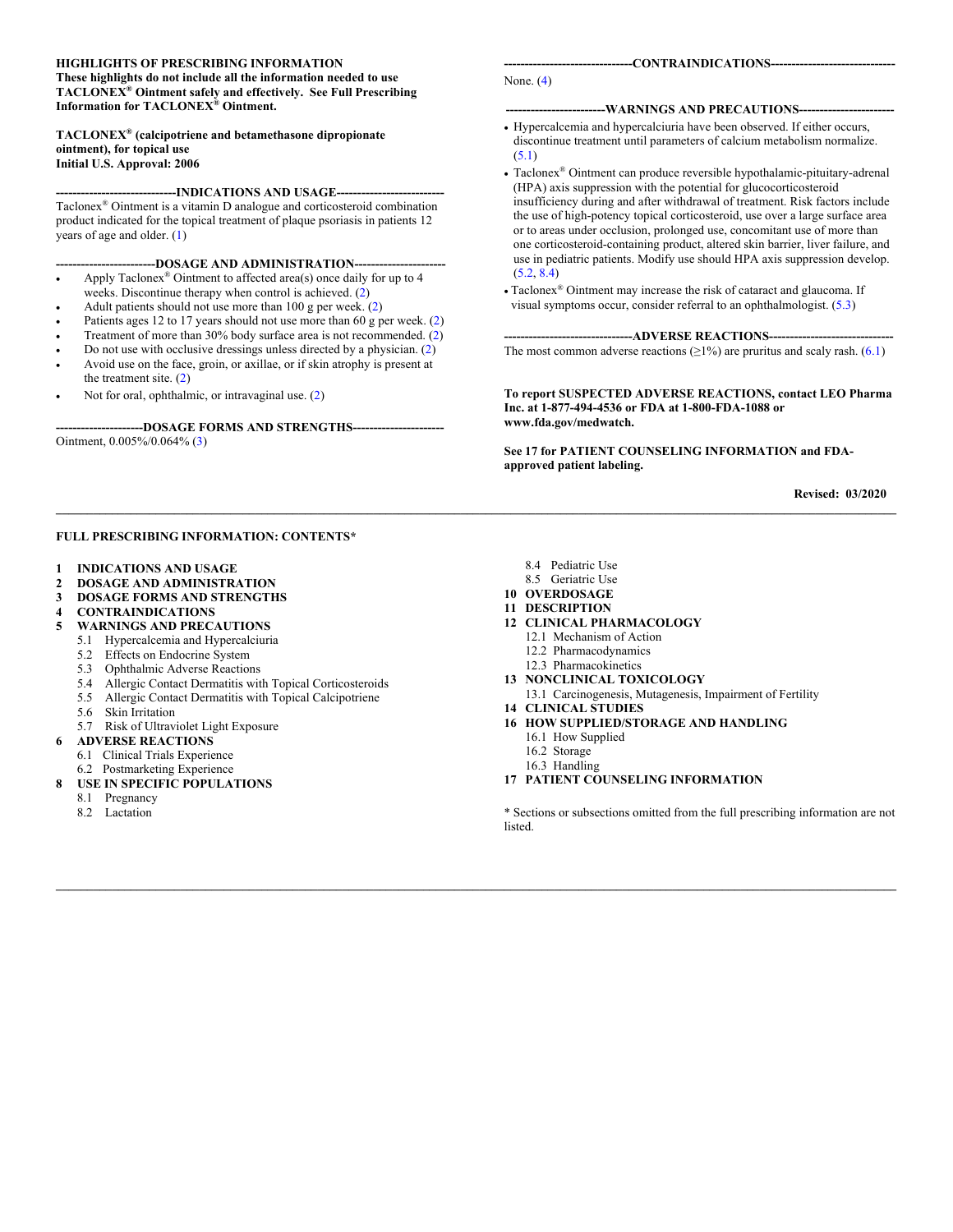# **FULL PRESCRIBING INFORMATION**

### <span id="page-1-0"></span>**1 INDICATIONS AND USAGE**

Taclonex® Ointment is indicated for the topical treatment of plaque psoriasis in patients 12 years of age and older.

### <span id="page-1-1"></span>**2 DOSAGE AND ADMINISTRATION**

Apply an adequate layer of Taclonex® Ointment to the affected area(s) once daily for up to 4 weeks. Taclonex® Ointment should be rubbed in gently and completely. Patients should wash their hands after applying Taclonex® Ointment. Therapy should be discontinued when control is achieved.

Patients 18 years and older should not use more than 100 g per week and patients 12 to 17 years should not use more than 60 g per week. Treatment of more than 30% body surface area is not recommended.

Taclonex® Ointment should not be used with occlusive dressings unless directed by a physician. Avoid use on the face, groin, or axillae, or if skin atrophy is present at the treatment site. Taclonex® Ointment is not for oral, ophthalmic, or intravaginal use.

# <span id="page-1-2"></span>**3 DOSAGE FORMS AND STRENGTHS**

Ointment, 0.005%/0.064%

Each gram of Taclonex® Ointment contains 52.18 mcg of calcipotriene hydrate (equivalent to 50 mcg of calcipotriene) and 0.643 mg of betamethasone dipropionate (equivalent to 0.5 mg of betamethasone) in off-white to yellow paraffin ointment base.

### <span id="page-1-3"></span>**4 CONTRAINDICATIONS**

None.

### <span id="page-1-7"></span>**5 WARNINGS AND PRECAUTIONS**

#### <span id="page-1-4"></span>**5.1 Hypercalcemia and Hypercalciuria**

Hypercalcemia and hypercalciuria have been observed with use of Taclonex® Ointment. If hypercalcemia or hypercalciuria develops, treatment should be discontinued until parameters of calcium metabolism have normalized. In the trials that included assessment of the effects of Taclonex® Ointment on calcium metabolism, such testing was done after 4 weeks of treatment. The effects of Taclonex® Ointment on calcium metabolism following treatment durations of longer than 4 weeks have not been evaluated *[see Clinical Pharmacology [\(12.2\)](#page-6-2)].*

#### <span id="page-1-5"></span>**5.2 Effects on Endocrine System**

Taclonex® Ointment can cause reversible hypothalamic-pituitary-adrenal (HPA) axis suppression with the potential for clinical glucocorticosteroid insufficiency. This may occur during treatment or upon withdrawal of treatment. Factors that predispose a patient to HPA axis suppression include the use of high-potency corticosteroids, large treatment surface areas, prolonged use, concomitant use of more than one corticosteroid-containing product, use of occlusive dressings, altered skin barrier, liver failure, and young age. Evaluation for HPA axis suppression may be done by using the cosyntropin stimulation test *[see Clinical Pharmacology [\(12.2\)](#page-6-2)].* 

In a trial evaluating the effects of Taclonex® Topical Suspension and Taclonex® Ointment on the HPA axis, 32 adult subjects were treated with Taclonex® Topical Suspension on the scalp and Taclonex® Ointment on the body. Adrenal suppression was identified in 5 of 32 subjects (15.6%) after 4 weeks of treatment *[see Clinical Pharmacology [\(12.2\)](#page-6-2)]*. The effects of Taclonex® Ointment on the HPA axis following treatment durations of longer than 4 weeks have not been adequately studied.

If HPA axis suppression is documented, gradually withdraw the drug, reduce the frequency of application, or substitute with a less potent corticosteroid.

Cushing's syndrome and hyperglycemia may also occur due to the systemic effects of topical corticosteroids. These complications are rare and generally occur after prolonged exposure to excessively large doses, especially of high-potency topical corticosteroids.

Pediatric patients may be more susceptible to systemic toxicity due to their higher skin surface to body mass ratios *[see Use in Specific Populations [\(8.4\)](#page-5-0), Clinical Pharmacology [\(12.2\)](#page-6-2)]*.

Use of more than one corticosteroid-containing product at the same time may increase the total systemic corticosteroid exposure.

#### <span id="page-1-6"></span>**5.3 Ophthalmic Adverse Reactions**

Use of topical corticosteroids, including Taclonex® Ointment, may increase the risks of glaucoma and posterior subcapsular cataract. Glaucoma and cataracts have been reported in postmarketing experience with the use of topical corticosteroid products, including topical clobetasol products.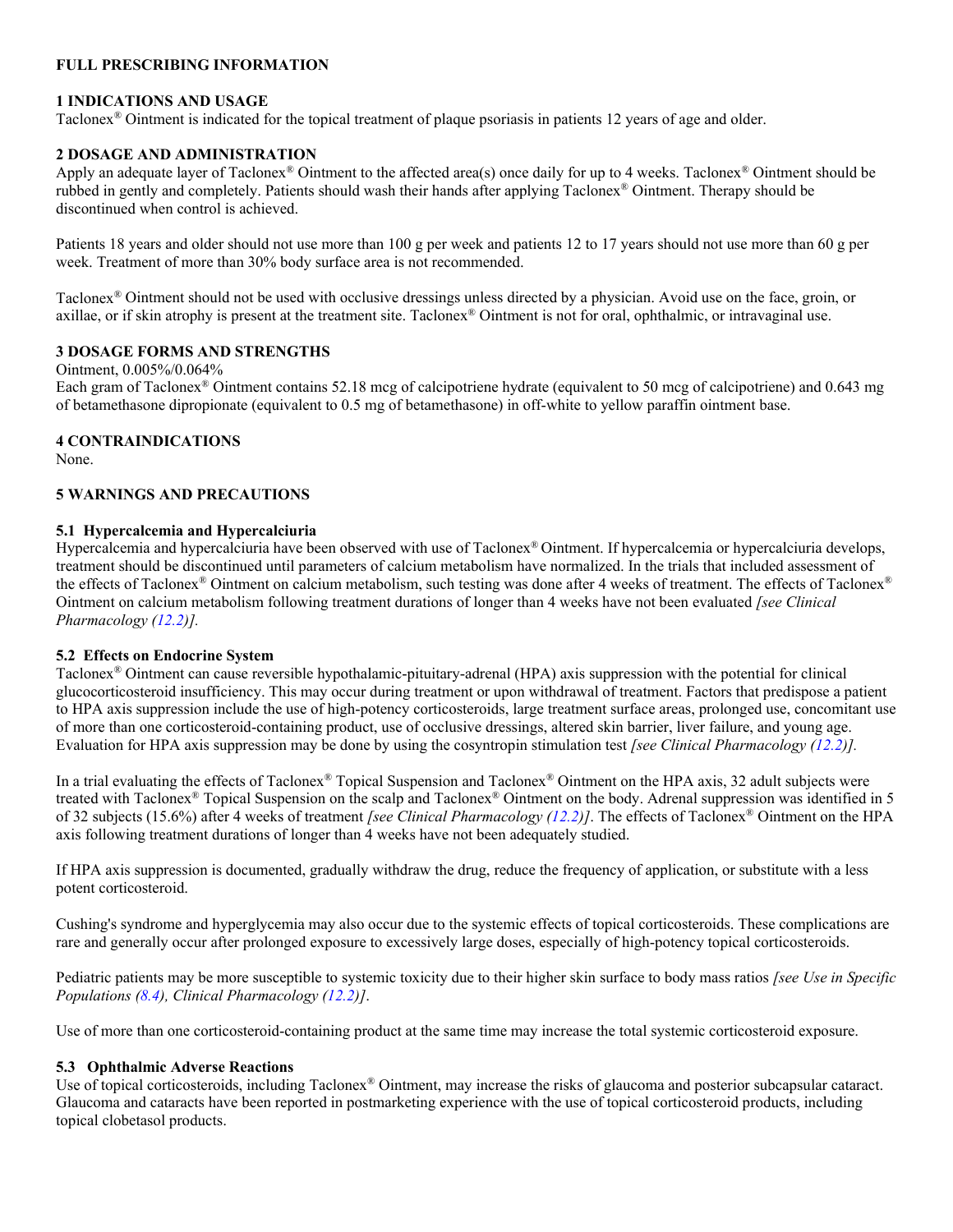Avoid contact of Taclonex® Ointment with eyes. Advise patients to report any visual symptoms and consider referral to an ophthalmologist for evaluation.

### **5.4 Allergic Contact Dermatitis with Topical Corticosteroids**

Allergic contact dermatitis to any component of topical corticosteroids is usually diagnosed by a failure to heal rather than a clinical exacerbation. Clinical diagnosis of allergic contact dermatitis can be confirmed by patch testing.

### <span id="page-2-0"></span>**5.5 Allergic Contact Dermatitis with Topical Calcipotriene**

Allergic contact dermatitis has been observed with use of topical calcipotriene. Clinical diagnosis of allergic contact dermatitis can be confirmed by patch testing.

### <span id="page-2-1"></span>**5.6 Skin Irritation**

If irritation develops, treatment with Taclonex® Ointment should be discontinued and appropriate therapy instituted.

# <span id="page-2-2"></span>**5.7 Risk of Ultraviolet Light Exposure**

Patients who apply Taclonex® Ointment to exposed skin should avoid excessive exposure to either natural or artificial sunlight, including tanning booths, sun lamps, etc. Physicians may wish to limit or avoid use of phototherapy in patients who use Taclonex® Ointment.

# <span id="page-2-3"></span>**6 ADVERSE REACTIONS**

Because clinical trials are conducted under widely varying conditions, adverse reaction rates observed in the clinical trials of a drug cannot be directly compared to rates in the clinical trials of another drug and may not reflect the rates observed in practice.

# <span id="page-2-4"></span>**6.1 Clinical Trials Experience**

### *Clinical Trials Conducted in Subjects 18 years and older with Plaque Psoriasis*

The data described below reflect exposure to Taclonex® Ointment in 2448 subjects with plaque psoriasis, including 1992 exposed for 4 weeks, and 289 exposed for 8 weeks.

Taclonex<sup>®</sup> Ointment was studied primarily in placebo- and active-controlled trials ( $N = 1176$ , and  $N = 1272$ , respectively). The population was 15-97 years old, 61% males and 39% females, mostly white (97%) and had a baseline disease severity ranging from mild to very severe. Most subjects received once daily application, and the median weekly dose was 24.5 g.

The percentage of subjects reporting at least one adverse event was 27.1% in the Taclonex<sup>®</sup> Ointment group, 33.0% in the calcipotriene group, 28.3% in the betamethasone group, and 33.4% in the vehicle group.

### **Table 1**

|                                      | <b>Taclonex®</b> Ointment | Calcipotriene | <b>Betamethasone</b>       | Vehicle    |  |
|--------------------------------------|---------------------------|---------------|----------------------------|------------|--|
|                                      | $N = 2448$                | $N = 3197$    | dipropionate<br>$N = 1164$ | $N = 470$  |  |
| <b>Any Adverse Event</b>             | 663 (27.1)                | 1055(33.0)    | 329(28.3)                  | 157(33.4)  |  |
| <b>Preferred Term</b>                | # of subjects $(\% )$     |               |                            |            |  |
| Pruritus                             | 75(3.1)                   | 183(5.7)      | 38(3.3)                    | 43 $(9.1)$ |  |
| Headache                             | 69(2.8)                   | 75(2.3)       | 44(3.8)                    | 12(2.6)    |  |
| Nasopharyngitis                      | 56(2.3)                   | 77(2.4)       | 34(2.9)                    | 9(1.9)     |  |
| Psoriasis                            | 30(1.2)                   | 47(1.5)       | 14(1.2)                    | 5(1.1)     |  |
| Rash scaly                           | 30(1.2)                   | 40(1.3)       | 0(0.0)                     | 1(0.2)     |  |
| Influenza                            | 23(0.9)                   | 34(1.1)       | 14(1.2)                    | 6(1.3)     |  |
| Upper respiratory tract<br>infection | 20(0.8)                   | 19(0.6)       | 12(1.0)                    | 3(0.6)     |  |
| Erythema                             | 15(0.6)                   | 54(1.7)       | 3(0.3)                     | 5(1.1)     |  |
| Application site pruritus            | 13(0.5)                   | 24(0.8)       | 10(0.9)                    | 6(1.3)     |  |

### *Adverse Events Reported by ≥1% of Subjects by Preferred Term*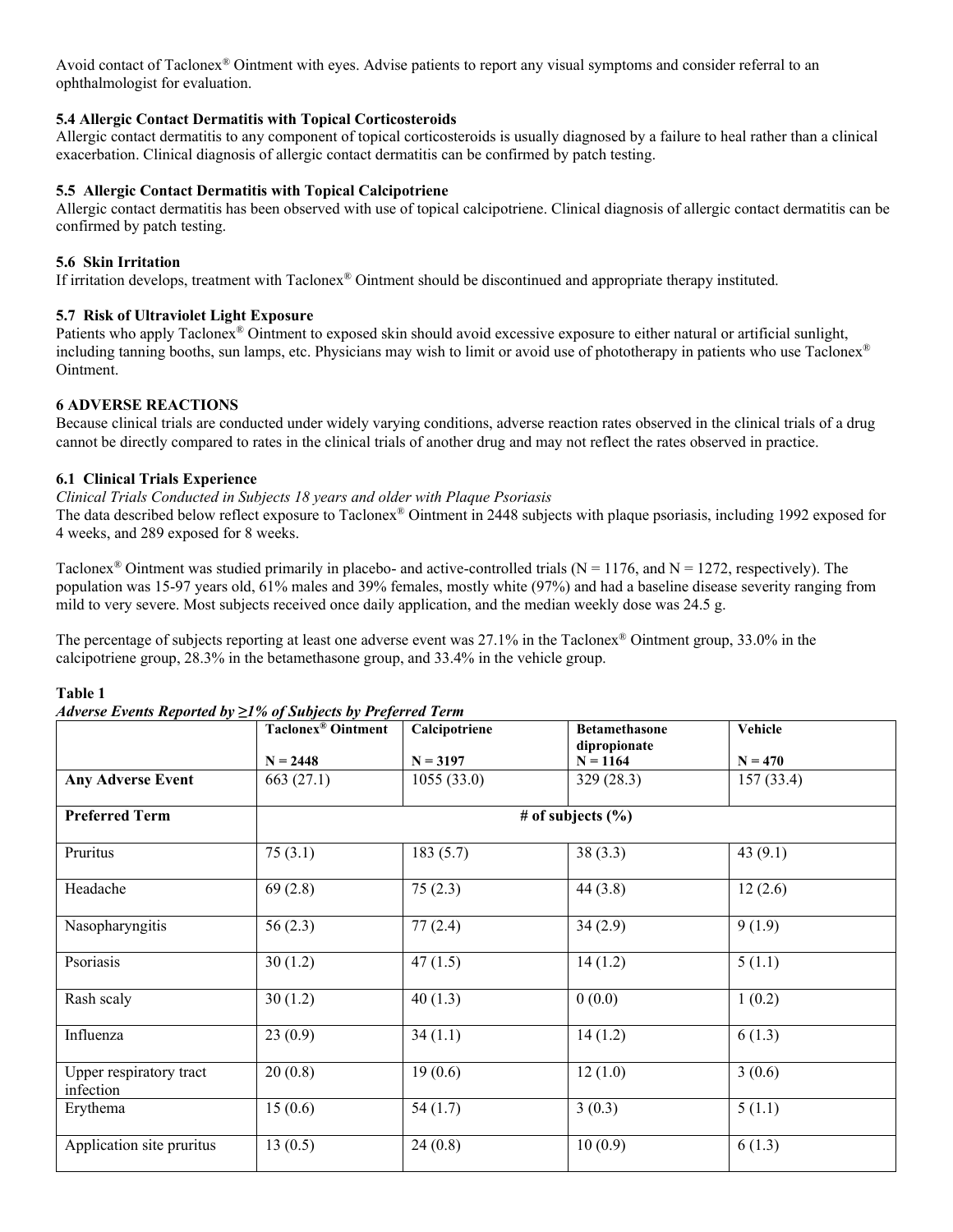| Skin irritation   | 11(0.4) | 60(1.9) | 8(0.7) | 5(1.1) |
|-------------------|---------|---------|--------|--------|
| Pain              | 7(0.3)  | 12(0.4) | 3(0.3) | 5(1.1) |
| Burning sensation | 6(0.2)  | 30(0.9) | 3(0.3) | 6(1.3) |

A lesional/perilesional adverse event was generally defined as an adverse event located  $\leq 2$  cm from the lesional border.

# **Table 2**

| Lesional/Perilesional Adverse Events Reported by $\geq$ 1% of Subjects |  |
|------------------------------------------------------------------------|--|
|                                                                        |  |

|                           | Taclonex <sup>®</sup><br><b>Ointment</b><br>$N = 2448$ | Calcipotriene<br>$N = 3197$ | <b>Betamethasone</b><br>dipropionate<br>$N = 1164$ | Vehicle<br>$N = 470$ |  |
|---------------------------|--------------------------------------------------------|-----------------------------|----------------------------------------------------|----------------------|--|
| <b>Any Adverse Event</b>  | 213(8.7)                                               | 419(13.1)                   | 85(7.3)                                            | 76(16.2)             |  |
| <b>Preferred Term</b>     | # of subjects $(\% )$                                  |                             |                                                    |                      |  |
| Pruritus                  | 69(2.8)                                                | 170(5.3)                    | 31(2.7)                                            | 41 $(8.7)$           |  |
| Rash scaly                | 29(1.2)                                                | 38(1.2)                     | 0(0.0)                                             | 0(0.0)               |  |
| Application site pruritus | 12(0.5)                                                | 24(0.8)                     | 10(0.9)                                            | 6(1.3)               |  |
| Erythema                  | 9(0.4)                                                 | 36(1.1)                     | 2(0.2)                                             | 4(0.9)               |  |
| Skin irritation           | 9(0.4)                                                 | 51(1.6)                     | 8(0.7)                                             | 5(1.1)               |  |
| Burning sensation         | 6(0.2)                                                 | 25(0.8)                     | 3(0.3)                                             | 5(1.1)               |  |

For subjects who reported lesional/perilesional adverse events, the median time to onset was 7 days for Taclonex® Ointment, 7 days for calcipotriene, 5 days for betamethasone dipropionate, and 3 days for vehicle.

Other less common reactions (less than 1% but more than 0.1%) were, in decreasing order of incidence, folliculitis, rash papular, rash pustular, and skin hypopigmentation. Skin atrophy, telangiectasia and skin hyperpigmentation were reported infrequently (0.1%).

In a separate trial, subjects ( $N = 207$ ) with at least moderate disease severity were given Taclonex<sup>®</sup> Ointment intermittently on an "as needed" basis for up to 52 weeks. The median use was 15.4 g per week. The effects of Taclonex® Ointment on calcium metabolism were not studied and the effects on the HPA axis were not adequately studied. The following adverse reactions were reported by 1% or more of the subjects: pruritus (7.2%), psoriasis (3.4%), skin atrophy (1.9%), folliculitis (1.4%), burning sensation (1.4%), skin depigmentation (1.4%), ecchymosis (1.0%), erythema (1.0%) and hand dermatitis (1.0%). One case of serious flare-up of psoriasis was reported.

### <span id="page-3-0"></span>**6.2 Postmarketing Experience**

The following adverse reactions associated with the use of Taclonex® Ointment have been identified post-approval: pustular psoriasis and rebound effect.

Because these reactions are reported voluntarily from a population of uncertain size, it is not always possible to reliably estimate their frequency or establish a causal relationship to drug exposure.

Postmarketing reports for local adverse reactions to topical corticosteroids may also include: striae, dryness, acneiform eruptions, perioral dermatitis, secondary infection and miliaria.

### <span id="page-3-1"></span>**8 USE IN SPECIFIC POPULATIONS**

### <span id="page-3-2"></span>**8.1 Pregnancy**

Risk Summary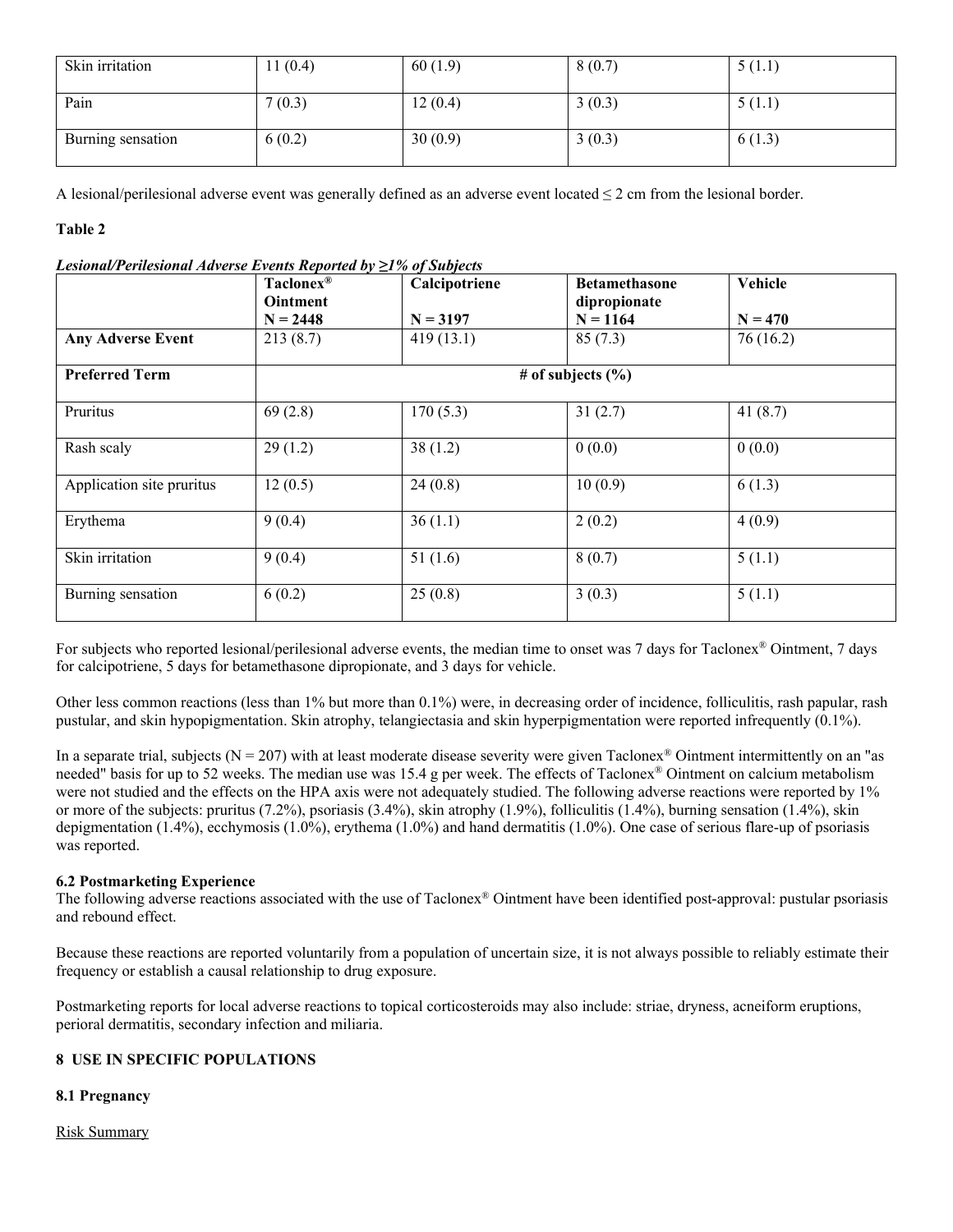Taclonex® Ointment contains calcipotriene and betamethasone dipropionate. The limited data with Taclonex® Ointment and calcipotriene use in pregnant women are not sufficient to evaluate a Taclonex® Ointment-associated or calcipotriene-associated risk for major birth defects, miscarriages, or adverse maternal or fetal outcomes.

Observational studies suggest an increased risk of having low birthweight infants with the maternal use of potent or very potent topical corticosteroids *(see [Data\)](#page-4-0)*. Advise pregnant women that Taclonex® Ointment may increase the potential risk of having a low birth weight infant and to use Taclonex® Ointment on the smallest area of skin and for the shortest duration possible.

In animal reproduction studies, oral administration of calcipotriene to pregnant rats during the period of organogenesis resulted in an increased incidence of minor skeletal abnormalities, including enlarged fontanelles and extra ribs *(see [Data\)](#page-4-0)*. Oral administration of calcipotriene to pregnant rabbits during the period of organogenesis had no apparent effects on embryo-fetal development. Subcutaneous administration of betamethasone dipropionate to pregnant rats and rabbits during the period of organogenesis resulted in fetal toxicity, including fetal deaths, reduced fetal weight, and fetal malformations (cleft palate and crooked or short tail) *(se[e Data\)](#page-4-0)*. The available data do not allow the calculation of relevant comparisons between the systemic exposures of calcipotriene and betamethasone diproprionate observed in animal studies to the systemic exposures that would be expected in humans after topical use of Taclonex® Ointment.

The estimated background risk of major birth defects and miscarriage of the indicated population is unknown. In the U.S. general population, the estimated background risk of major birth defects and miscarriage in clinically recognized pregnancies is 2% to 4% and 15% to 20%, respectively.

### <span id="page-4-0"></span>Data

### *Human Data*

Available observational studies in pregnant women did not identify a drug-associated risk of major birth defects, preterm delivery, or fetal mortality with the use of topical corticosteroids of any potency. However, when the dispensed amount of potent or very potent topical corticosteroids exceeded 300 g during the entire pregnancy, maternal use was associated with an increased risk of low birth weight in infants.

### *Animal Data*

Embryo-fetal development studies with calcipotriene were performed by the oral route in rats and rabbits. Pregnant rats received dosages of 0, 6, 18, or 54 mcg/kg/day (0, 36, 108, and 324 mcg/m<sup>2</sup>/day, respectively) on days 6-15 of gestation (the period of organogenesis). There were no apparent effects on maternal survival, behavior, or body weight gain, no effects on litter parameters, and no effects on the incidence of major malformations in fetuses. Fetuses from dams dosed at 54 mcg/kg/day exhibited a significantly increased incidence of minor skeletal abnormalities, including enlarged fontanelles and extra ribs.

Pregnant rabbits were dosed daily with calcipotriene at exposures of 0, 4, 12, or 36 mcg/kg/day (0, 48, 144, and 432 mcg/m<sup>2</sup>/day, respectively) on days 6-18 of gestation (the period of organogenesis). Mean maternal body weight gain was reduced in animals dosed at 12 or 36 mcg/kg/day. The incidence of fetal deaths was increased in the group dosed at 36 mcg/kg/day; reduced fetal weight was also observed in this group. The incidence of major malformations among fetuses was not affected. An increase in the incidence of minor skeletal abnormalities, including incomplete ossification of sternebrae, pubic bones, and forelimb phalanges, was observed in the group dosed at 36 mcg/kg/day.

Embryo-fetal development studies with betamethasone dipropionate were performed via subcutaneous injection in mice and rabbits. Pregnant mice were administered doses of 0, 156, 625, or 2500 mcg/kg/day (0, 468, 1875, and 7500 mcg/m<sup>2</sup>/day, respectively) on days 7 through 13 of gestation (the period of organogenesis). Betamethasone dipropionate induced fetal toxicity, including fetal deaths, reduced fetal weight, malformations (increased incidence of the cleft palate and crooked or short tail), and minor skeletal abnormalities (delayed ossification of vertebra and sternebrae). Fetal toxicity was observed at the lowest exposure that was evaluated  $(156 \text{~mcg/kg/day}).$ 

Pregnant rabbits were injected subcutaneously at dosages of 0, 0.625, 2.5, and 10 mcg/kg/day (0, 7.5, 30, and 120 mcg/m<sup>2</sup>/day, respectively) on days 6 through 18 of gestation (the period of organogenesis). Betamethasone dipropionate induced fetal toxicity, including fetal deaths, reduced fetal weight, external malformations (including malformed ears, cleft palate, umbilical hernia, kinked tail, club foot, and club hand), and skeletal malformations (including absence of phalanges of the first digit and cranial dysplasia) at dosages of 2.5 mcg/kg/day and above.

Calcipotriene was evaluated for effects on peri- and post-natal development when orally administered to pregnant rats at dosages of 0, 6, 18 or 54 mcg/kg/day (0, 36, 108, and 324 mcg/m<sup>2</sup>/day, respectively) from gestation day 15 through day 20 postpartum. No remarkable effects were observed on any parameter, including survival, behavior, body weight, litter parameters, or the ability to nurse or rear pups.

Betamethasone dipropionate was evaluated for effects on peri- and post-natal development when orally administered to pregnant rats at dosages of 0, 100, 300, and 1000 mcg/kg/day  $(0, 600, 1800,$  and  $6000$  mcg/m<sup>2</sup>/day, respectively) from gestation day 6 through day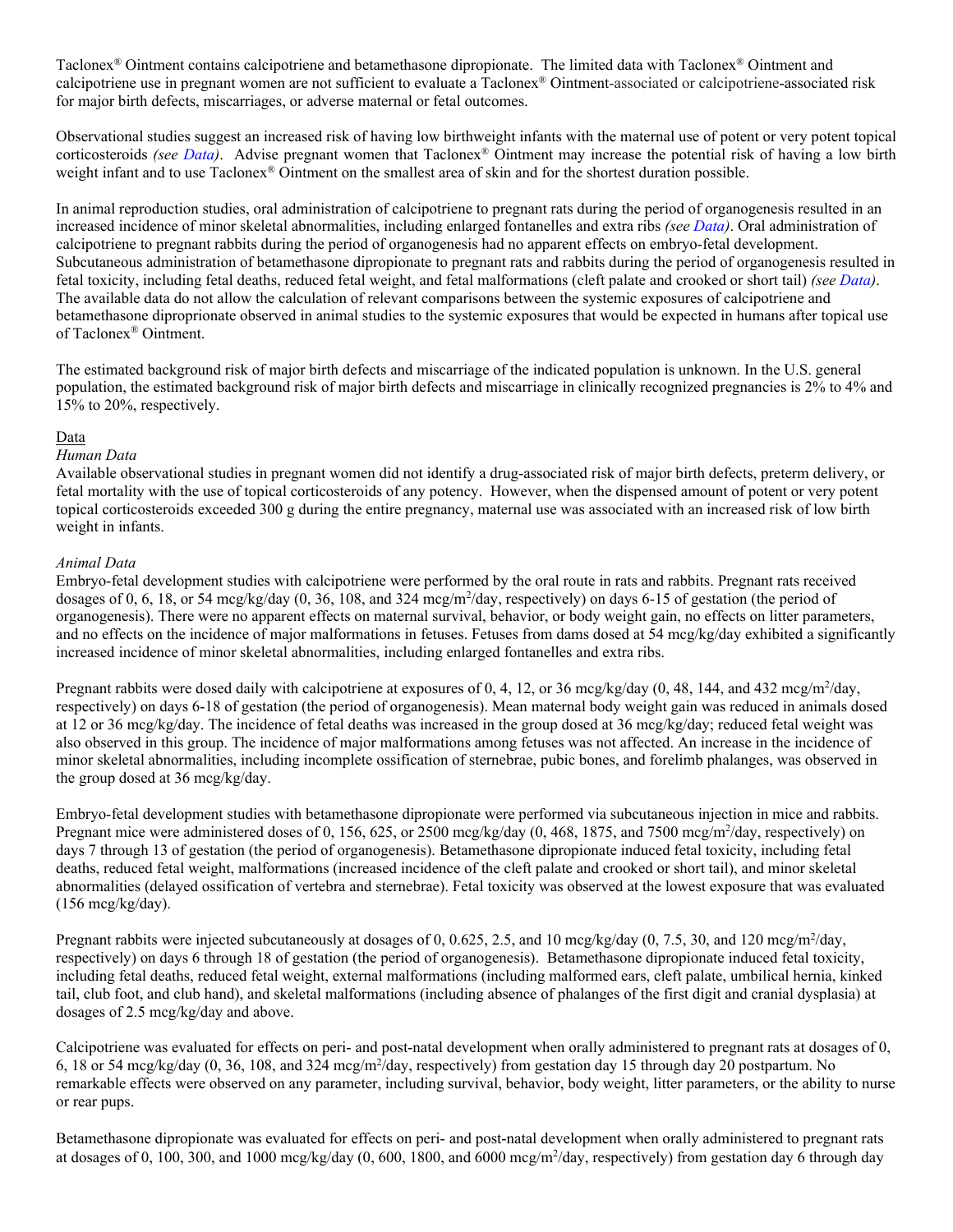20 postpartum. Mean maternal body weight was significantly reduced on gestation day 20 in animals dosed at 300 and 1000 mcg/kg/day. The mean duration of gestation was slightly, but statistically significantly, increased at 100, 300, and 1000 mcg/kg/day. The mean percentage of pups that survived to day 4 was reduced in relation to dosage. On lactation day 5, the percentage of pups with a reflex to right themselves when placed on their back was significantly reduced at 1000 mcg/ kg/day. No effects on the ability of pups to learn were observed, and the ability of the offspring of treated rats to reproduce was not affected.

### <span id="page-5-1"></span>**8.2 Lactation**

### Risk Summary

There is no information regarding the presence of topically administered calcipotriene and betamethasone dipropionate in human milk, the effects on the breastfed infant, or the effects on milk production. It is not known whether topically administered calcipotriene or corticosteroids could result in sufficient systemic absorption to produce detectable quantities in human milk. The developmental and health benefits of breastfeeding should be considered along with the mother's clinical need for Taclonex® Ointment and any potential adverse effects on the breastfed child from Taclonex® Ointment or from the underlying maternal condition.

### Clinical Considerations

To minimize potential exposure to the breastfed infant via breast milk, use Taclonex® Ointment on the smallest area of skin and for the shortest duration possible while breastfeeding. Advise breastfeeding women not to apply Taclonex® Ointment directly to the nipple and areola to avoid direct infant exposure *[see Use in Specific Populations [\(8.4\)](#page-5-0)]*.

### <span id="page-5-0"></span>**8.4 Pediatric Use**

Safety and effectiveness of the use of Taclonex® Ointment in pediatric patients under the age of 12 years have not been established.

The safety and effectiveness of Taclonex® Ointment for the treatment of plaque psoriasis have been established in the age group 12 to 17 years. In a prospective, uncontrolled trial, 33 pediatric subjects ages 12-17 years with plaque psoriasis on the body were treated with Taclonex<sup>®</sup> Ointment for 4 weeks up to a maximum of 55.8 g per week. Subjects were assessed for HPA axis suppression and effects on calcium metabolism. No adverse effects on adrenal suppression were observed. No hypercalcemia was observed but one subject had a possible treatment-related increase in urinary calcium *[see Clinical Pharmacology [\(12.2\)](#page-6-2)].*

Because of a higher ratio of skin surface area to body mass, pediatric patients are at a greater risk than adults of systemic toxicity when treated with topical drugs. They are, therefore, also at greater risk of HPA axis suppression and adrenal insufficiency upon the use of topical corticosteroids *[see Warnings and Precautions [\(5.2\)](#page-1-5)].*

Rare systemic toxicities such as Cushing's syndrome, linear growth retardation, delayed weight gain, and intracranial hypertension have been reported in pediatric patients, especially those with prolonged exposure to large doses of high potency topical corticosteroids.

Local adverse reactions including striae have also been reported with use of topical corticosteroids in pediatric patients.

### <span id="page-5-2"></span>**8.5 Geriatric Use**

Of the total number of subjects in the clinical studies of Taclonex® Ointment, approximately 14% were 65 years and older and approximately 3% were 75 years and over.

No overall differences in safety or effectiveness of Taclonex® Ointment were observed between these subjects and younger subjects. All other reported clinical experience has not identified any differences in response between elderly and younger patients. However, greater sensitivity of some older individuals cannot be ruled out.

### <span id="page-5-3"></span>**10 OVERDOSAGE**

Topically applied Taclonex® Ointment can be absorbed in sufficient amounts to produce systemic effects *[see Warnings and Precautions [\(5.1,](#page-1-4) [5.2\)](#page-1-5)]*.

### <span id="page-5-4"></span>**11 DESCRIPTION**

Taclonex® (calcipotriene and betamethasone dipropionate) Ointment, 0.005%/0.064% contains calcipotriene hydrate and betamethasone dipropionate. It is intended for topical use only.

Calcipotriene hydrate is a synthetic vitamin  $D_3$  analogue.

Chemically, calcipotriene hydrate is (5Z,7E,22E,24S)-24-cyclopropyl-9,10-secochola-5,7,10(19),22-tetraene-1(alpha),3(beta),24 triol,hydrate, with the empirical formula  $C_{27}H_{40}O_3$ ,  $H_2O$ , a molecular weight of 430.6, and the following structural formula: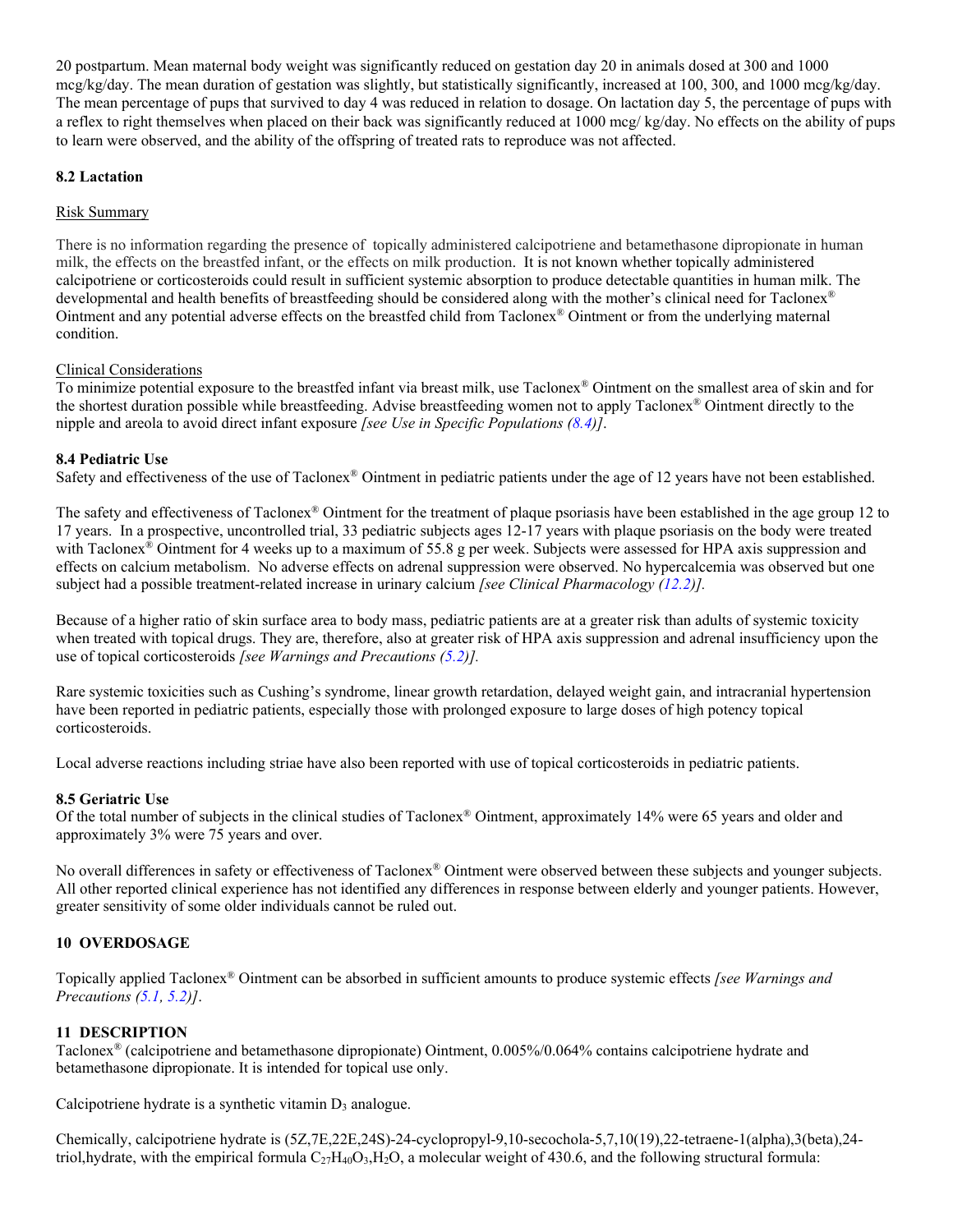

Calcipotriene hydrate is a white to almost white crystalline compound.

Betamethasone dipropionate is a synthetic corticosteroid.

Betamethasone dipropionate has the chemical name 9-fluoro-11(beta), 17,21-trihydroxy-16(beta)-methylpregna-1,4-diene-3,20 dione17,21-dipropionate, with the empirical formula  $C_{28}H_{37}FO_7$ , a molecular weight of 504.6, and the following structural formula:



Betamethasone dipropionate is a white to almost white odorless powder.

Each gram of Taclonex® Ointment contains 52.18 mcg of calcipotriene hydrate (equivalent to 50 mcg of calcipotriene) and 0.643 mg of betamethasone dipropionate (equivalent to 0.5 mg of betamethasone) in an off-white to yellow paraffin ointment base of butylhydroxytoluene, mineral oil, polyoxypropylene stearyl ether, all-rac-alpha-tocopherol, and white petrolatum.

### <span id="page-6-0"></span>**12 CLINICAL PHARMACOLOGY**

#### <span id="page-6-1"></span>**12.1 Mechanism of Action**

Taclonex<sup>®</sup> Ointment combines the pharmacological effects of calcipotriene hydrate as a synthetic vitamin  $D_3$  analogue and betamethasone dipropionate as a synthetic corticosteroid. However, while their pharmacologic and clinical effects are known, the exact mechanisms of their actions in plaque psoriasis are unknown.

#### <span id="page-6-2"></span>**12.2 Pharmacodynamics**

#### *Vasoconstriction*:

In a vasoconstrictor trial in healthy subjects, the skin blanching response of Taclonex® Ointment was consistent with that of a potent corticosteroid when compared with other topical corticosteroids. However, similar blanching scores do not necessarily imply therapeutic equivalence.

#### *Hypothalamic-Pituitary-Adrenal (HPA) Axis Suppression:*

HPA axis suppression was evaluated in four trials (Trial A, B, C and D) following the application of Taclonex® Ointment.

In Trial A, Taclonex<sup>®</sup> Ointment was applied once daily for 4 weeks to adult subjects ( $N = 12$ ) with plaque psoriasis to study its effects on the hypothalamic-pituitary-adrenal (HPA) axis. Of eleven subjects tested, none demonstrated adrenal suppression as indicated by a 30-minute post-stimulation cortisol level  $\leq 18$  mcg/dL.

In Trial B, Taclonex<sup>®</sup> Ointment was evaluated in adult subjects with plaque psoriasis ( $N = 19$ ). One subject demonstrated adrenal suppression.

In Trial C, HPA axis suppression was evaluated in adult subjects (N=32) with extensive plaque psoriasis involving at least 30% of the scalp and, in total, 15-30% of the body surface area. Treatment consisted of once daily application of Taclonex Scalp® Topical Suspension on the scalp in combination with Taclonex® Ointment on the body. Adrenal suppression as indicated by a 30-minutes post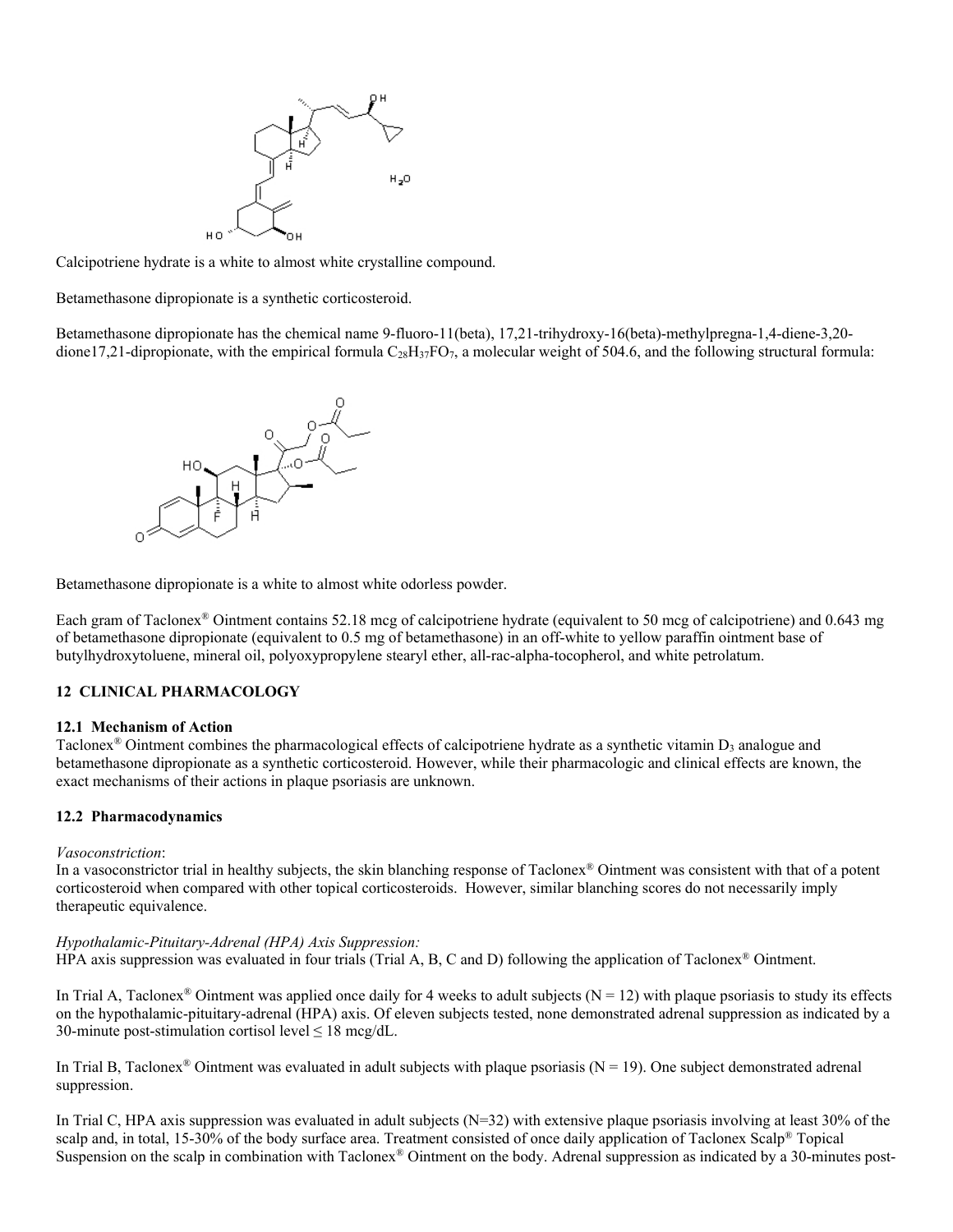stimulation cortisol level < 18 mcg/dL was observed in 5 of 32 subjects (15.6%) after 4 weeks of treatment as per the recommended duration of use *[see Dosage and Administration [\(2\)](#page-1-1)].*

In Trial D, HPA axis suppression was evaluated in subjects 12 to 17 years (N=32) with plaque psoriasis of the body involving 5-30% of the body surface area. Treatment consisted of once daily application of Taclonex® Ointment to the affected areas for up to 4 weeks. Mean weekly dose was 29.6 g with a range of 8.1-55.8 g/week. Adrenal suppression as indicated by a 30-minute post-stimulation cortisol level ≤18 mcg/dL was observed in none of 32 evaluable subjects after 4 weeks of treatment *[see Use in Specific Populations [\(8.4\)](#page-5-0)].*

### *Effects on Calcium Metabolism*

In Trial C described above, the effects of once daily application of Taclonex® Ointment on the body in combination with Taclonex Scalp® Topical Suspension on the scalp on calcium metabolism were also examined. Elevated urinary calcium levels outside the normal range were observed in 1 of 35 subjects (2.9%) after 4 weeks of treatment.

In Trial D described above, calcium metabolism was evaluated in a total of 33 subjects aged 12 to 17 years with plaque psoriasis involving 5-30% of the body surface area who underwent once daily application of Taclonex® Ointment for up to 4 weeks. No cases of hypercalcemia and no clinically relevant changes in urinary calcium were reported. However, one subject had a normal urinary calcium: creatinine ratio at baseline (3.75 mmol/g), which increased above the normal range at week 4 (16 mmol/g). There were no relevant changes in albumin-corrected serum calcium or other markers of calcium metabolism for this subject. The clinical significance of this finding is unknown.

### <span id="page-7-0"></span>**12.3 Pharmacokinetics**

### **Absorption**

In Trial C described above, the systemic effect of Taclonex® Ointment in extensive plaque psoriasis was investigated. In this trial, the serum levels of calcipotriene and betamethasone dipropionate and their major metabolites were measured after 4 weeks (maximum recommended duration of treatment) and also after 8 weeks of once daily application of Taclonex® Ointment on the body in combination with Taclonex Scalp® Topical Suspension on the scalp. Both calcipotriene and betamethasone dipropionate were below the lower limit of quantification in all serum samples of the 34 subjects evaluated. However, one major metabolite of calcipotriene (MC1080) was quantifiable in 10 of 34 (29.4%) subjects at week 4 and in five of 12 (41.7%) subjects at week 8. The major metabolite of betamethasone dipropionate, betamethasone 17-propionate (B17P) was also quantifiable in 19 of 34 (55.9%) subjects at week 4 and seven of 12 (58.3%) subjects at week 8. The serum concentrations for MC1080 ranged from 20-75 pg/mL. The clinical significance of this finding is unknown.

### **Metabolism**

#### *Calcipotriene:*

Calcipotriene metabolism following systemic uptake is rapid and occurs in the liver. The primary metabolites of calcipotriene are less potent than the parent compound.

Calcipotriene is metabolized to MC1046 (the alpha, beta-unsaturated ketone analogue of calcipotriene), which is metabolized further to MC1080 (a saturated ketone analogue). MC1080 is the major metabolite in plasma. MC1080 is slowly metabolized to calcitroic acid.

#### *Betamethasone dipropionate:*

Betamethasone dipropionate is metabolized to betamethasone 17-propionate and betamethasone, including the 6beta-hydroxy derivatives of those compounds by hydrolysis. Betamethasone 17-propionate (B17P) is the primary metabolite.

### <span id="page-7-1"></span>**13 NONCLINICAL TOXICOLOGY**

### <span id="page-7-2"></span>**13.1 Carcinogenesis, Mutagenesis, Impairment of Fertility**

When calcipotriene was applied topically to mice for up to 24 months at dosages of 3, 10 and 30 mcg/kg/day (9, 30 and 90) mcg/m<sup>2</sup>/day, respectively), no significant changes in tumor incidence were observed when compared to control.

A 104-week oral carcinogenicity study was conducted with calcipotriene in male and female rats at doses of 1, 5 and 15 mcg/kg/day (6, 30, and 90 mcg/m<sup>2</sup>/day, respectively). Beginning week 71, the dosage for high-dose animals of both genders was reduced to 10 mcg/kg/day (60 mcg/m<sup>2</sup>/day). A treatment-related increase in benign C-cell adenomas was observed in the thyroid of females that received 15 mcg/kg/day. A treatment-related increase in benign pheochromocytomas was observed in the adrenal glands of males that received 15 mcg/kg/day. No other statistically significant differences in tumor incidence were observed when compared to control. The relevance of these findings to patients is unknown.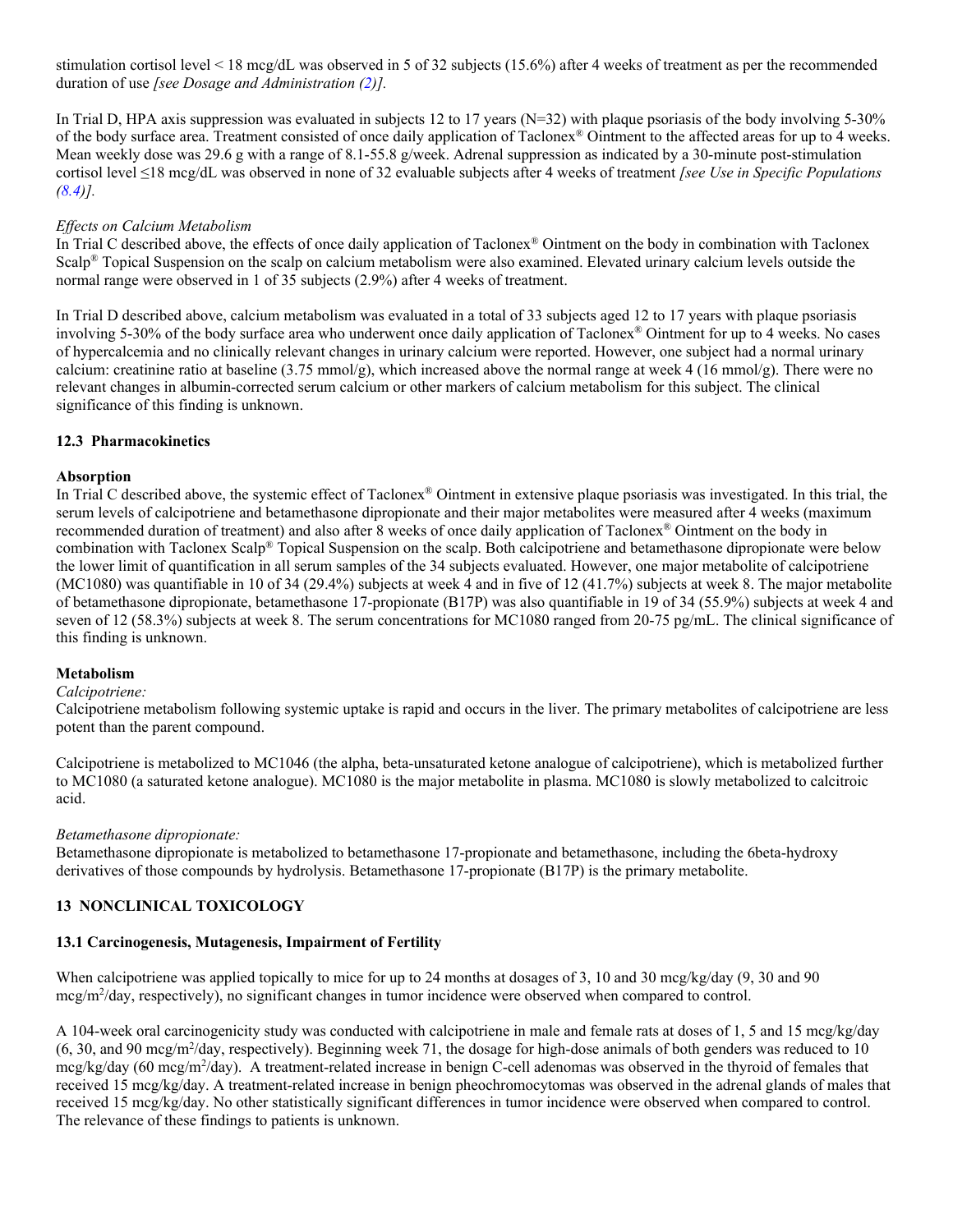When betamethasone dipropionate was applied topically to CD-1 mice for up to 24 months at dosages approximating 1.3, 4.2 and 8.5 mcg/kg/day in females, and 1.3, 4.2, and 12.9 mcg/kg/day in males (up to 26 mcg/m<sup>2</sup>/day and 39 mcg/m<sup>2</sup>/day, in females and males, respectively), no significant changes in tumor incidence were observed when compared to control.

When betamethasone dipropionate was administered via oral gavage to male and female Sprague Dawley rats for up to 24 months at dosages of 20, 60, and 200 mcg/kg/day (120, 360, and 1200 mcg/m<sup>2</sup>/day, respectively), no significant changes in tumor incidence were observed when compared to control.

Calcipotriene did not elicit any genotoxic effects in the Ames mutagenicity assay, the mouse lymphoma TK locus assay, the human lymphocyte chromosome aberration test, or the mouse micronucleus test. Betamethasone dipropionate did not elicit any genotoxic effects in the Ames mutagenicity assay, the mouse lymphoma TK locus assay, or in the rat micronucleus test.

Studies in rats with oral doses of up to 54 mcg/kg/day (324 mcg/m<sup>2</sup>/day) of calcipotriene indicated no impairment of fertility or general reproductive performance. Studies in male rats at oral doses of up to 200 mcg/kg/day (1200 mcg/m<sup>2</sup>/day), and in female rats at oral doses of up to 1000 mcg/kg/day (6000 mcg/m<sup>2</sup>/day), of betamethasone dipropionate indicated no impairment of fertility.

# <span id="page-8-1"></span>**14 CLINICAL STUDIES**

# *Clinical Trials Conducted in Subjects 18 years and older with Plaque Psoriasis*

In an international, multi-center, double-blind, vehicle- and active-controlled, parallel-group trial, 1603 subjects with mild to very severe plaque psoriasis on trunk and limbs were treated once daily for 4 weeks. Subjects were randomized to one of four treatment arms: Taclonex<sup>®</sup> Ointment, calcipotriene hydrate 50 mcg/g in the same vehicle, betamethasone dipropionate 0.64 mg/g in the same vehicle, and vehicle alone. The mean age of the subjects was 48.4 years and 60.5% were male. Most subjects had disease of moderate severity at baseline.

Efficacy was assessed as the proportion of subjects with absent or very mild disease according to the Investigator's Global Assessment of Disease Severity at end of treatment (4 weeks). "Absent" disease was defined as no evidence of redness, thickness, or scaling. "Very mild disease" was defined as controlled disease, but not entirely cleared: lesions with some discoloration with absolutely minimal thickness, i.e. the edges to the lesion(s) could just be felt. Table 3 contains the response rates for this trial.

### **Table 3**

### *Percentage of Subjects with Absent or Very Mild Disease According to the Investigator's Global Assessment of Disease Severity at End of Treatment (4 weeks)\**

|                                | <b>Taclonex®</b> Ointment | Calcipotriene | <b>Betamethasone</b><br>dipropionate | <b>Vehicle</b> |
|--------------------------------|---------------------------|---------------|--------------------------------------|----------------|
|                                | $N = 490$                 | $N = 480$     | $N = 476$                            | $N = 157$      |
| Absent or very mild<br>disease | 48.0%                     | $16.5\%$      | 26.3%                                | $7.6\%$        |

\* Subjects with mild disease at baseline were required to have "Absent" disease to be considered a success.

In addition to the pivotal trial  $(N = 490)$ , four randomized, double-blind, vehicle- or active-controlled, parallel-group trials were conducted and provided supportive evidence of efficacy. These trials included a total of 1058 subjects treated with Taclonex® Ointment once daily for up to 4 weeks.

### *Clinical Trial Conducted in Subjects 12 to 17 years with Plaque Psoriasis*

A prospective, uncontrolled trial  $(N=33)$  was conducted in pediatric subjects ages 12 to 17 years with plaque psoriasis involving 5-30% of the body surface area. Approximately 91% of subjects had moderate disease at baseline. Subjects were treated once daily for up to 4 weeks with Taclonex<sup>®</sup> Ointment. All subjects were evaluated for safety including calcium metabolism ( $N=33$ ) and 32 subjects were evaluated for HPA axis suppression *[see Clinical Pharmacology [\(12.2\)](#page-6-2)].*

# <span id="page-8-2"></span>**16 HOW SUPPLIED/STORAGE AND HANDLING**

# <span id="page-8-0"></span>**16.1 How Supplied**

Taclonex® Ointment is off-white to yellow in color, available in collapsible tubes of: 60 gram (NDC 50222-227-04) 100 gram (NDC 50222-227-81)

### <span id="page-8-3"></span>**16.2 Storage**

Store Taclonex® Ointment between 20°C - 25°C (68°F - 77°F); excursions permitted between 15°C - 30°C (59°F - 86°F). [See USP controlled room temperature.]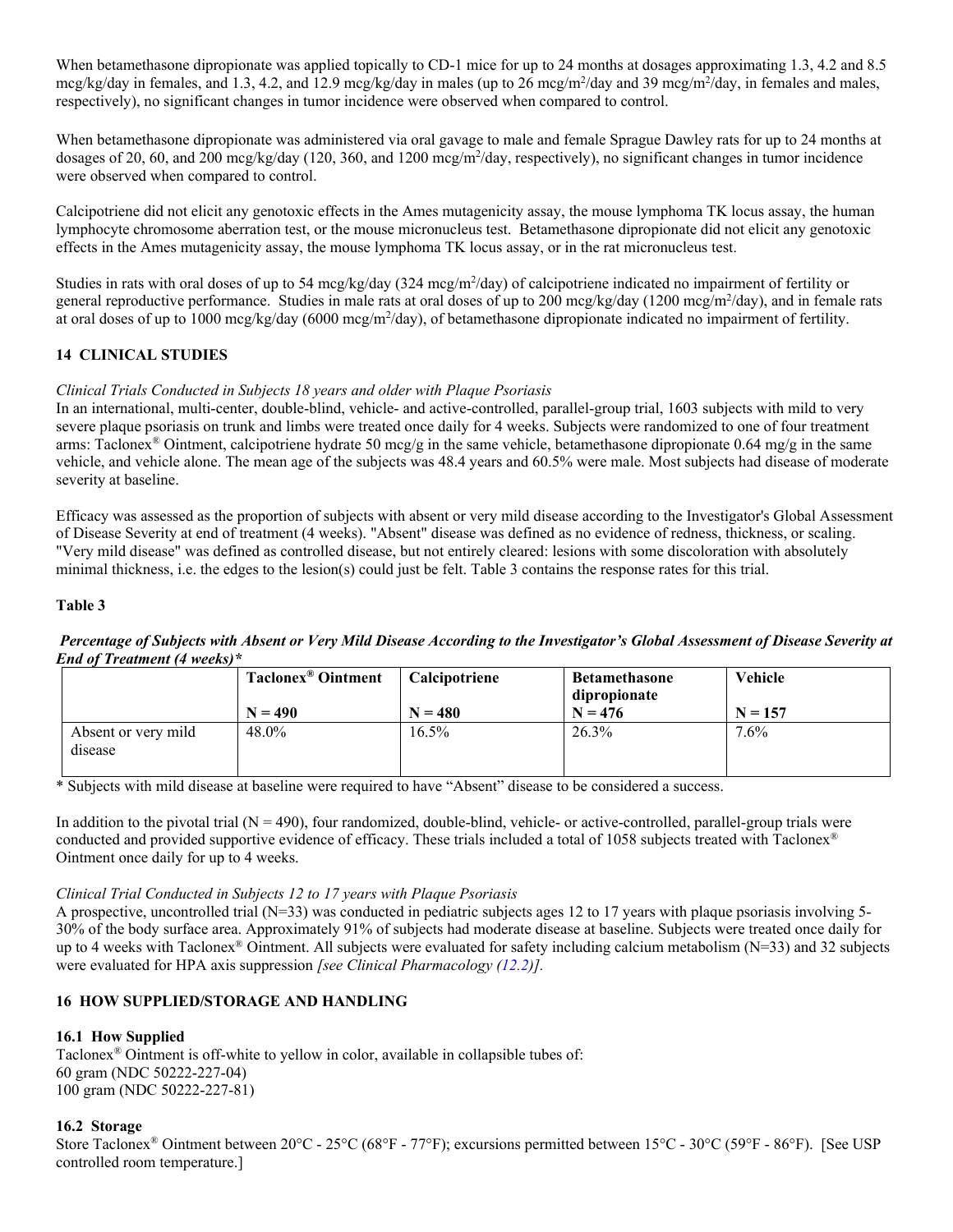# <span id="page-9-0"></span>**16.3 Handling**

Keep out of reach of children.

# <span id="page-9-1"></span>**17 PATIENT COUNSELING INFORMATION**

See FDA-approved patient labeling (Patient Information).

Inform patients of the following:

- Instruct adult patients (18 years and older) not to use more than 100 g per week.
- Instruct pediatric patients (12 to 17 years) not to use more than 60 g per week.
- Discontinue therapy when control is achieved unless directed otherwise by the physician.
- Avoid use of Taclonex® Ointment on the face, underarms, groin or eyes. If this medicine gets on face or in eyes, wash area right away.
- Do not occlude the treatment area with a bandage or other covering unless directed by the physician.
- Note that local reactions and skin atrophy are more likely to occur with occlusive use, prolonged use or use of higher potency corticosteroids.
- Wash hands after application.
- Advise patients to report any visual symptoms to their healthcare providers.
- Advise a woman to use Taclonex® Ointment on the smallest area of skin and for the shortest duration possible while pregnant or breastfeeding. Advise breastfeeding women not to apply Taclonex® Ointment directly to the nipple and areola to avoid direct infant exposure*.*
- Instruct patients not to use other products containing calcipotriene or a corticosteroid should not be used with Taclonex® Ointment without first talking to the physician.
- Instruct patients who use Taclonex® Ointment to avoid excessive exposure to either natural or artificial sunlight (including tanning booths, sun lamps, etc.).

**LEO®** 

ÆŘ

Manufactured by: LEO Laboratories Ltd. (LEO Pharma) Dublin 12, Ireland

Distributed by: LEO Pharma Inc. Seven Giralda Farms Madison, NJ 07940, USA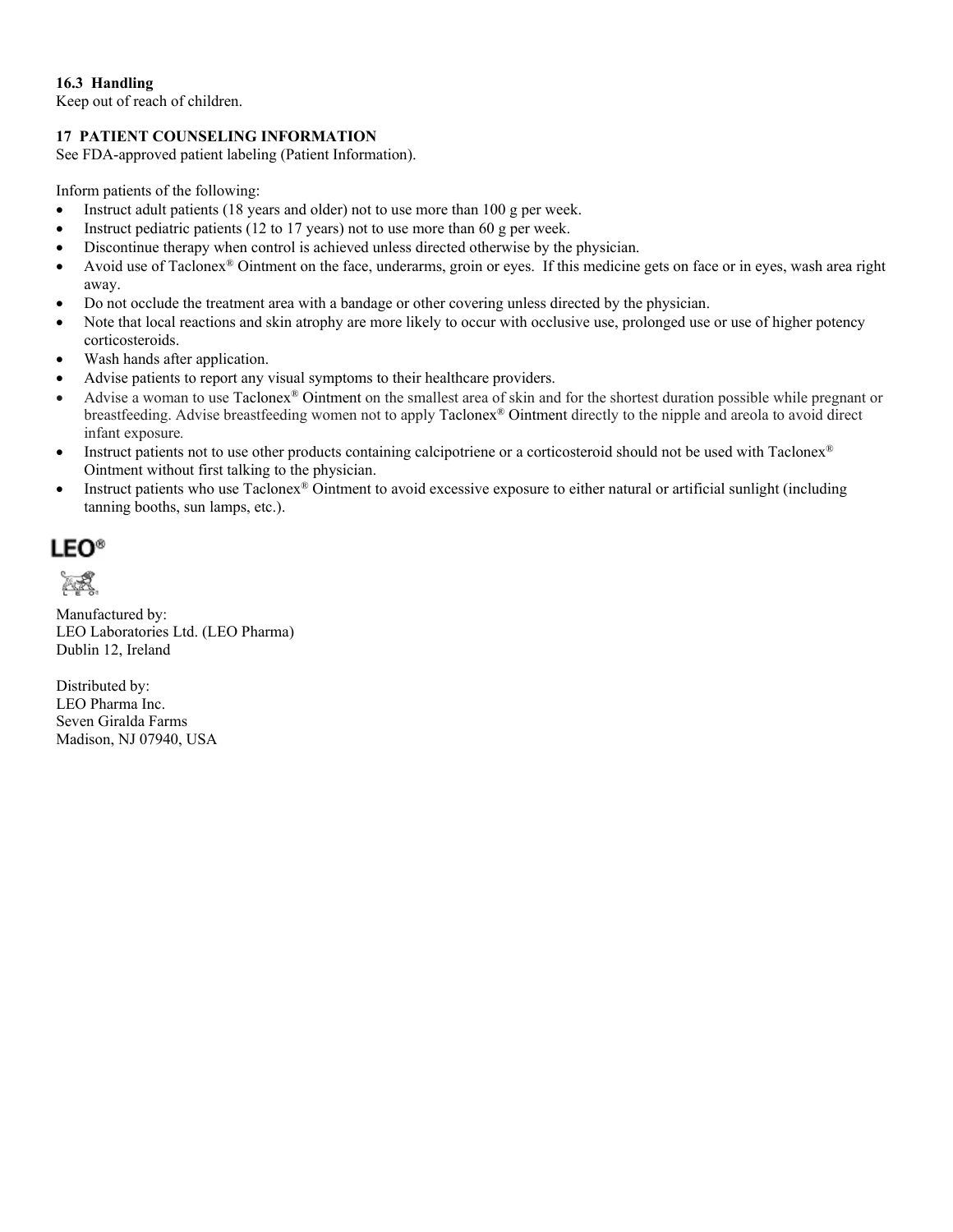# **PATIENT INFORMATION Taclonex® (TAK-lo-NEKS) (calcipotriene and betamethasone dipropionate) Ointment, 0.005%/0.064%**

Read the Patient Information that comes with Taclonex® Ointment before you start using it and each time you refill your prescription. There may be new information. This leaflet does not take the place of talking with your doctor about your condition or treatment.

**Important information**: Taclonex® Ointment is for use on the skin only (topical use only). Do not use Taclonex® Ointment on the face, under arms or on groin area. Do not swallow Taclonex**®** Ointment. Another product, Taclonex® Topical Suspension contains the same medicine that is in Taclonex® Ointment and is used to treat plaque psoriasis on the scalp. If you use both medicines to treat your plaque psoriasis, be sure to follow your doctor's directions carefully so that you do not use too much of one or both of these medications.

# **What is Taclonex® Ointment?**

Taclonex® Ointment is a prescription medicine that is for use on the skin only (a topical medicine). Taclonex® Ointment is used to treat plaque psoriasis in patients 12 years of age and older.

Taclonex® Ointment has not been studied in patients under the age of 12 years.

### **Who should not use Taclonex® Ointment?**

### **Do not use Taclonex® Ointment if you:**

- have thin skin (atrophy) at the site to be treated
- are allergic to anything in Taclonex<sup>®</sup> Ointment. See the end of this leaflet for a complete list of ingredients.

### **What should I tell my doctor before using Taclonex® Ointment?**

### **Tell your doctor about all of your health conditions, including if you:**

- have a skin infection. Your skin infection should be treated before starting Taclonex® Ointment.
- have a calcium metabolism disorder
- have one of the following types of psoriasis:
	- erythrodermic psoriasis
	- exfoliative psoriasis
	- pustular psoriasis
- are getting phototherapy treatments (light therapy) for your psoriasis
- are pregnant or planning to become pregnant. It is not known if Taclonex® Ointment can harm your unborn baby. You and your doctor will have to decide if Taclonex® Ointment is right for you while pregnant.
- are breastfeeding or plan to breastfeed. It is not known if Taclonex<sup>®</sup> Ointment passes into your milk and if it can harm your baby. If you use Taclonex® Ointment while breastfeeding, use Taclonex® Ointment on the smallest area of skin and for the shortest time needed. If you use Taclonex**®** Ointment, do not apply Taclonex**®** Ointment to your nipple or areola to avoid getting Taclonex**®** Ointment into your baby's mouth.

### **Tell your doctor about all the medicines you take, including prescription, and nonprescription medicines, vitamins and herbal supplements**.

Taclonex® Ointment and some other medicines can interact with each other. Especially tell your doctor if you use:

- other corticosteroid medicines
- other medicines for your psoriasis

### **How should I use Taclonex® Ointment?**

- Use Taclonex® Ointment exactly as prescribed by your doctor.
- If you are 18 years of age or older, you should not use more than 100 grams of Taclonex® Ointment in 1 week.
- If you are 12 to 17 years of age, you should not use more than 60 grams of Taclonex<sup>®</sup> Ointment in 1 week.
- Apply Taclonex<sup>®</sup> Ointment once a day to the areas of your skin affected by psoriasis. Gently rub Taclonex<sup>®</sup> Ointment into your affected skin areas.
- Only use Taclonex® Ointment as directed by your doctor. Taclonex® Ointment is recommended for up to 4 weeks of treatment. Do not use Taclonex® Ointment for more than 4 weeks unless prescribed by your doctor.
- Do not use Taclonex<sup>®</sup> Ointment on the face, under arms or on groin area. If you accidentally get Taclonex<sup>®</sup> Ointment on the face or in the eyes wash the area with water right away.
- If you forget to use Taclonex® Ointment, use it as soon as you remember. Then go on as before.
- Wash your hands well after applying Taclonex<sup>®</sup> Ointment.
- If you are breastfeeding, do not use Taclonex® Ointment on the breast while nursing.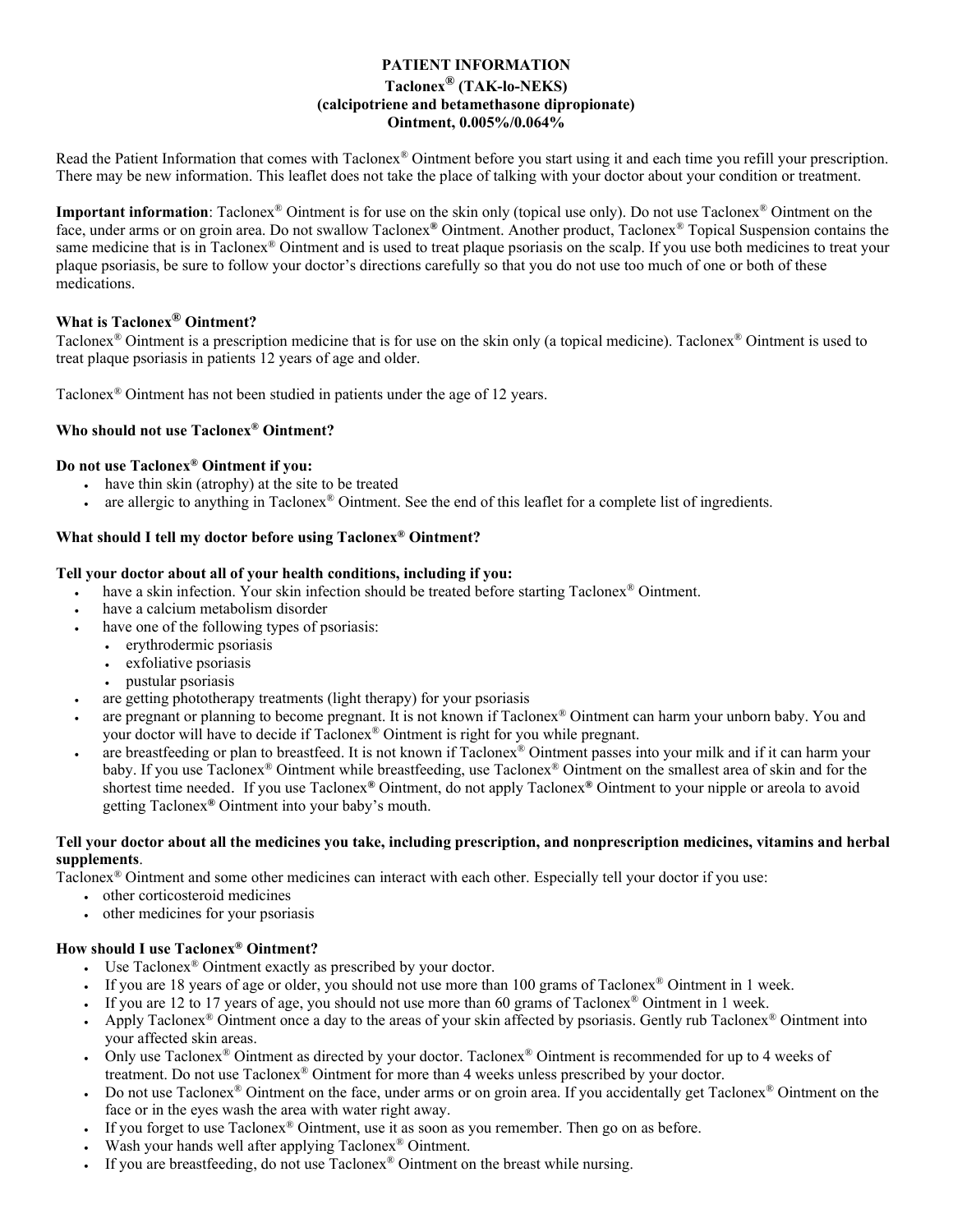### **Using Taclonex® Ointment**:

Do not bandage or tightly cover the treated skin area.

Remove the cap and check that the aluminum seal covers the tube before the first use. To break the seal, turn the cap over and punch through the seal.

### **What should I avoid while using Taclonex® Ointment?**

Avoid spending a long time in the sunlight. Avoid tanning booths and sunlamps. Use sunscreen if you have to be in the sunlight. Talk to your doctor if you get a sunburn.

### **What are the possible side effects of Taclonex® Ointment?**

- The most common side effects are:
	- itching
	- rash

Other less common side effects with Taclonex® Ointment include:

- redness of the skin
- skin irritation
- skin burning
- inflamed hair pores (folliculitis)
- change of skin color (at the site of application)
- rash with pus-filled papules
- thinning of the skin (atrophy)
- swollen fine blood vessels (this makes your skin appear red at the site of application)

**Taclonex® Ointment may cause serious side effects**. Serious side effects are more likely to happen if you use too much Taclonex® Ointment, use it for too long, or use it with other topical medicines that contain corticosteroids, calcipotriene, or certain other ingredients. Check with your doctor before using other topical medicines. Taclonex® Ointment can pass through your skin. Serious side effects may include:

- too much calcium in your blood or urine
- adrenal gland problems

Your doctor may do special blood and urine tests to check your calcium levels and adrenal gland function while you are using Taclonex® Ointment.

Call your doctor about any side effect that bothers you or that does not go away.

These are not all of the side effects with Taclonex® Ointment. Ask your doctor or pharmacist for more information.

**Vision problems.** Taclonex**®** Ointment may increase your chance of developing cataract(s) and glaucoma. Tell your healthcare provider if you develop blurred vision or other vision problems during treatment with Taclonex**®** Ointment.

### **How should I store Taclonex® Ointment?**

- Store Taclonex<sup>®</sup> Ointment at room temperature,  $68^{\circ}F 77^{\circ}F (20^{\circ}C 25^{\circ}C)$ ; Make sure the cap on the tube is tightly closed.
- Taclonex<sup>®</sup> Ointment has an expiration date (exp.) marked on the tube. Do not use the ointment after this date.
- Keep Taclonex® Ointment and all medicines out of the reach of children and pets.

#### **General information about Taclonex® Ointment**

Medicines are sometimes prescribed for conditions that are not mentioned in patient information leaflets. Do not use Taclonex® Ointment for a condition for which it was not prescribed. Do not give Taclonex<sup>®</sup> Ointment to other people, even if they have the same symptoms you have. It may harm them.

This leaflet summarizes the most important information about Taclonex® Ointment. If you would like more information, talk with your doctor. You can ask your doctor or pharmacist for information about Taclonex® Ointment that is written for health professionals.

#### **What are the ingredients in Taclonex® Ointment?**

Active ingredients: calcipotriene hydrate, betamethasone dipropionate. Inactive ingredients: butylhydroxytoluene, mineral oil, polyoxypropylene stearyl ether, all-rac-alpha-tocopherol, white petrolatum.